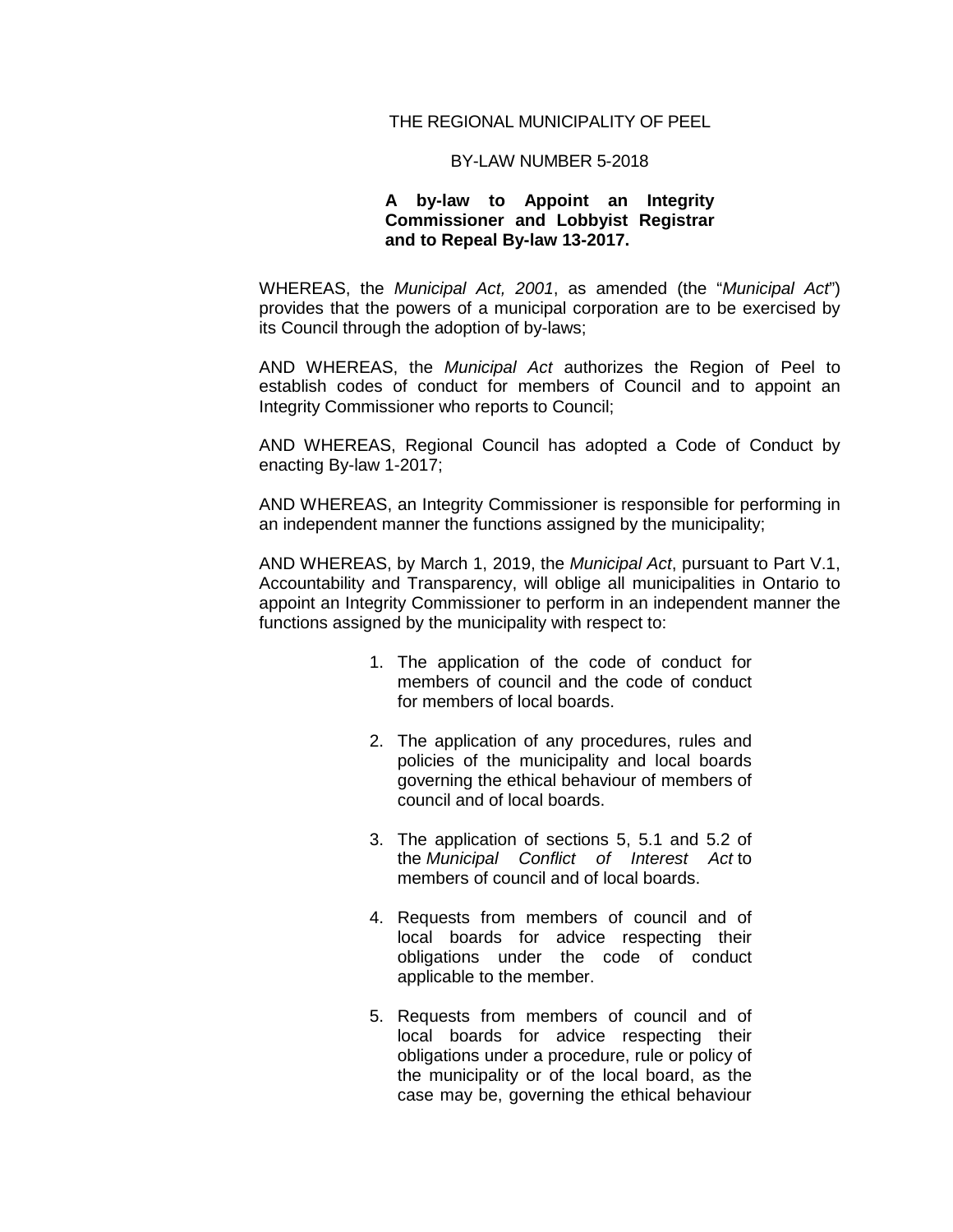of members.

- 6. Requests from members of council and of local boards for advice respecting their obligations under the Municipal Conflict of Interest Act.
- 7. The provision of educational information to members of council, members of local boards, the municipality and the public about the municipality's codes of conduct for members of council and members of local boards and about the Municipal Conflict of Interest Act;

AND WHEREAS, by the adoption of a resolution on January 11, 2018 Council deems it expedient to appoint Principles Integrity, through its principals Jeffrey A. Abrams and Janice Atwood-Petkovski, as the Region of Peel Integrity Commissioner to perform advisory, inquiry and reporting functions respecting the matters recited above and as may be set out in the Municipal Act from time to time;

AND WHEREAS, the Municipal Act authorizes the Region of Peel to establish a Lobbyist Registry and appoint a Lobbyist Registrar who reports to Council;

AND WHEREAS, By-law 47-2016 being a by-law to establish a Lobby Registry and Registration system and establish the position and duties of the Lobbyist Registrar was enacted at the October 13, 2016 Regional Council Meeting;

AND WHEREAS, by the adoption of a resolution on January 11, 2018 Council deems it expedient to appoint Principles Integrity, through its principals Jeffrey A. Abrams and Janice Atwood-Petkovski, as the Region of Peel Lobbyist Registrar to perform the functions, powers and duties recited in By-law 47-2016;

NOW THEREFORE, BE IT RESOLVED THAT the Council of the Regional Municipality of Peel hereby enacts as follows:

1. That Principles Integrity through its principals Jeffrey A. Abrams and Janice Atwood-Petkovski is hereby appointed as the Region of Peel's Integrity Commissioner pursuant to Part V.1, Accountability and Transparency, of the Municipal Act.

2. That upon appointment Principles Integrity will have all the functions, powers and duties of an Integrity Commissioner as set out in Part V.1, Accountability and Transparency, of the Municipal Act, and in addition such functions, powers and duties as may be assigned by Council from time to time.